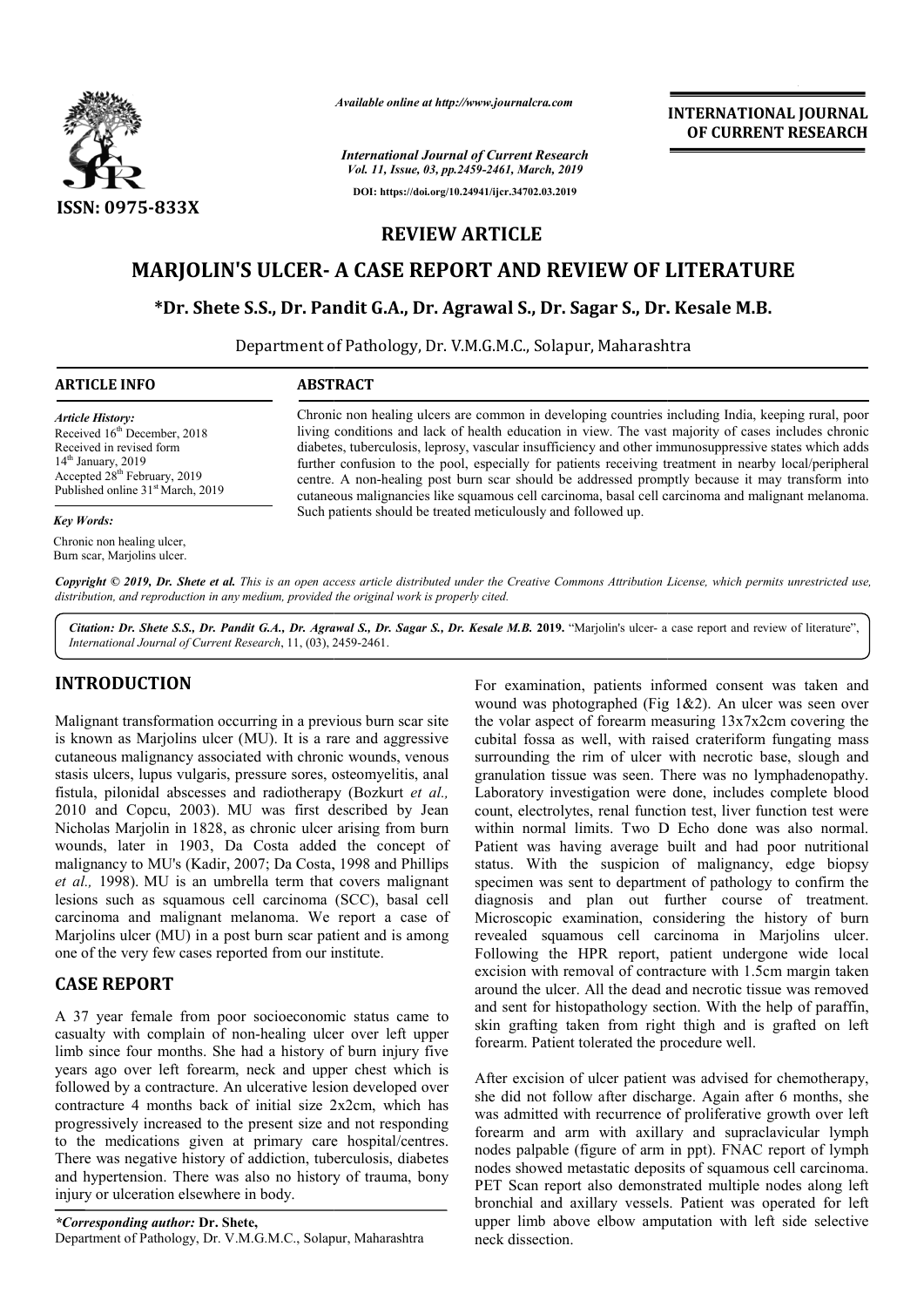

**Fig. 1. Lower arm and forearm showing large ulcerative lesion 20x8cm with indurated margin and necrotic floor**



**Fig.2. Burn contracture**



**Fig. 3. Well differentiated Squamous cell carcinoma showing nests of malignant epithelial ce cells and keratin pearls. H&E 40x**

#### **DISCUSSION**

We received a specimen of elongated irregular tissue measuring 15x7x2cm with raised crateriform fungating lesion measuring 14x6cm in the centre and is surrounded by skin (Fig 2). Maximum depth of the tumour was 1.5cm. The histomorphological studies showed well differentiated squamous cell carcinoma arising in post burn scars- Marjolins ulcer (Fig 3). Radial margins and subcutaneous fat were free of tumour infiltration. Lymphovascular invasion was not seen (Fig 3). Since margins were free of tumour infiltration and metastasis was not evident, therefore chemotherapy was deemed to be unnecessary. Malignant change in any chronic wound is termed as Marjolins ulcer. MU was first described in 1828 by Jean Nicholas Marjolin (Da Costa Da Costa, 1903). In the literature malignant degeneration has been reported to occur in 1.7% of chronic wounds like burn scars. Marjolins ulcer may develop in various anatomical locations, including the lower extremity (53.3%), upper extremity (18.7%) and trunk (12.4%) (Phillips, 1998). The reason for predilection is injuries like burns, most commonly affect the arm and legs. Clinical indications of malignant transformation are chronic ulceration of more than 3 months (Dupree, 1998), protracted course, or increase in size despite treatment (Da Costa, 1903; Dupree, increase in size despite treatment (Da Costa, 1903; ant degenerat<br>wounds like<br>bus anatomica<br>6), upper extra<br>The reason

1998 and Zuo, 2014), malodorous discharge (Bozkurt *et al.,*  2010 and Dupree, 1998), excess granulation tissue (Bozkurt, 2010), irregular base or margin (Bozkurt, ?; Dupree, 1998 and Zuo, 2014), exophytic growth (Bozkurt *et al.,* 2010 and Zuo, 2014), regional lymphadenopathy (Zuo, 2014). Marjolins ulcer are most commonly squamous cell carcinoma (75-95%) with other possibilities being basal cell carcinoma, melanoma and other possibilities being basal cell carcinoma, melanoma and sarcoma (Fazeli, 2013). At three years post diagnosis, the overall survival for patients with Marjolin ulcer is 65-75% but decreases to 35-50%, if there is metastatic disease on decreases to 35-50%, if there is metastatic disease on presentation (Phillips, 1998). Pathophysiology of MU is described in literature. An increased rate of spontaneous mutation due to prolonged inflammation and reparative healing mutation due to prolonged inflammation and reparative healing<br>attempt has been proposed (Copcu, 2007). The standard treatment of MU is local excision with wide margins. The literature, 2-4cm resection margins are suggested (Mellemkjaer, 2006). In our country large number of burn cases are reported, especially in background of low socioeconomic status, poverty and dowry. In addition to it, these scars are left to heal by secondary intention. Patients visiting to primary health care centres for furt socioeconomic status, poverty and dowry. In addition to it, these scars are left to heal by secondary intention. Patients visiting to primary health care centres for further With course of time patient develops contractures or at times present with non-healing ulcer. Associated conditions like diabetes, leprosy, trauma, vascular insufficiency or immunodeficient state. These patients often continue their 11, Issue, 03, pp.2169-2158. March, 2019<br>
With patient develops healing and  $Z_{\text{max}}$  and  $Z_{\text{max}}$  and  $Z_{\text{max}}$  and  $Z_{\text{max}}$  and  $Z_{\text{max}}$  and  $Z_{\text{max}}$  and  $Z_{\text{max}}$  and  $Z_{\text{max}}$  and  $Z_{\text{max}}$  and  $Z_{\text{max}}$  and  $Z_{\text{$